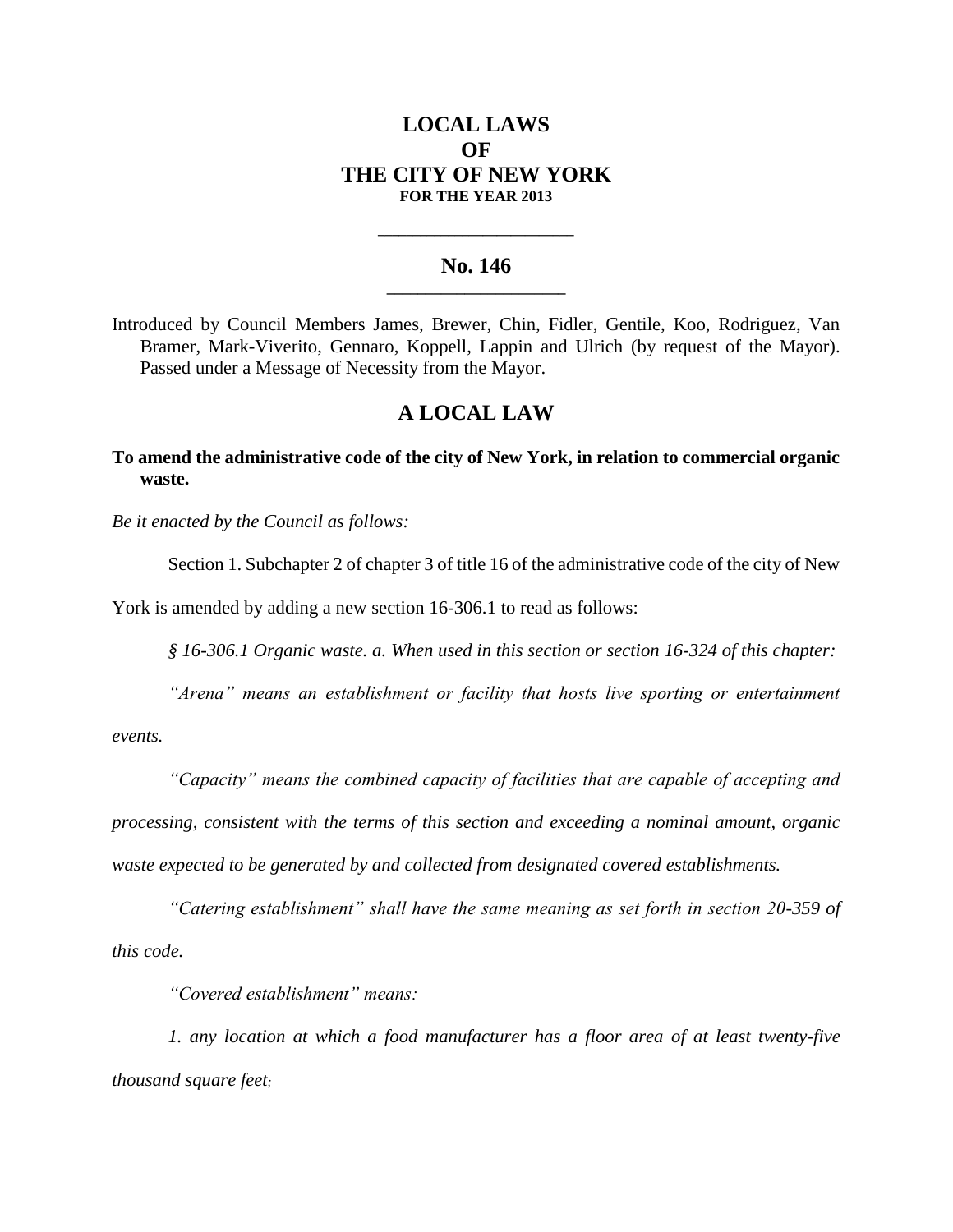*2. any location at which a food wholesaler has a floor area of at least twenty thousand square feet;* 

*3. any location at which a retail food store has a floor area of at least ten thousand square feet, or any retail food store that is part of a chain of three or more retail food stores that have a combined floor area space of at least ten thousand square feet and that operate under common ownership or control and receive waste collection from the same private carter;*

*4. arenas or stadiums having a seating capacity of at least fifteen thousand persons;*

*5. any food service establishment that is part of a chain of two or more food service establishments that have a combined floor area of at least eight thousand square feet and that: (i) operate under common ownership or control; (ii) are individually franchised outlets of a parent business; or (iii) do business under the same corporate name, provided that the requirements of subparagraph (i) of paragraph 1 of subdivision c of this section shall not apply to any such food service establishment when the building or premises in which such food service establishment is located is in compliance with such requirement pursuant to paragraph seven of this definition;*

*6. any location at which a food service establishment has a floor area of at least seven thousand square feet, provided that the requirements of subparagraph (i) of paragraph 1 of subdivision c of this section shall not apply to any such location when the building or premises containing such location is in compliance with such requirement pursuant to paragraph seven of this definition;*

*7. any building or premises where food service establishments having a total combined floor area of at least eight thousand square feet are located and where the owner of the building or premises, or its agent, arranges or contracts with a private carter for the removal of waste from food service establishments having no less than eight thousand square feet of such building or*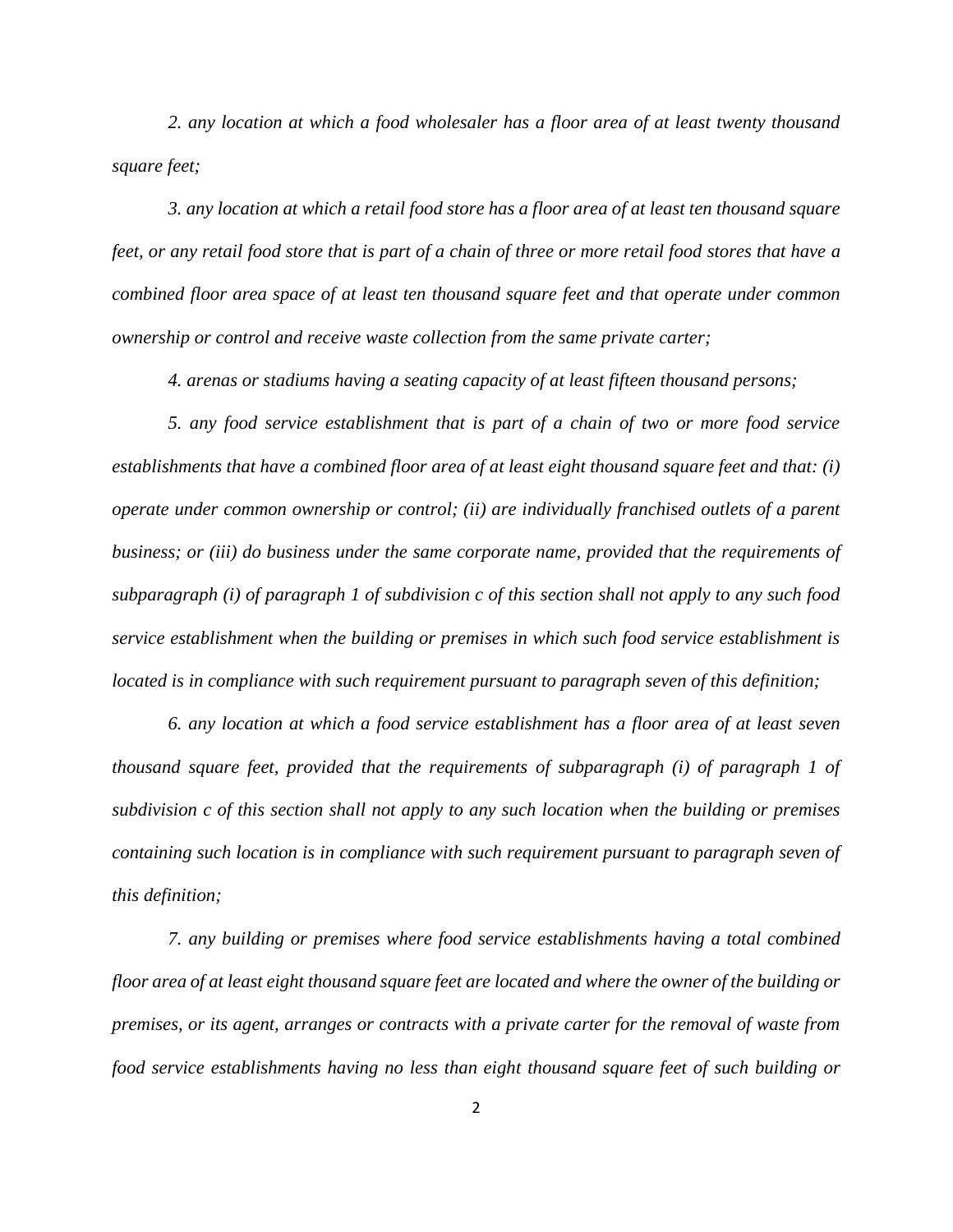*premises, provided that any such food service establishments shall comply with the requirements of subparagraphs (ii), (iii) and (iv) of paragraph 1 of subdivision c of this section, but such requirements shall not apply to the owner or agent of any such building or premises;* 

*8. any location at which a food preparation establishment has a floor area of at least six thousand square feet;* 

*9. any catering establishment that is required to provide for the removal of waste pursuant to section 16-116 of this code whenever the anticipated attendance for any particular event is greater than one hundred persons;*

*10. any food service establishments located within and providing food to one or more hotels totaling at least one hundred sleeping rooms; and*

*11. sponsors of a temporary public event.* 

*"Designated area" means within a one hundred mile radius of the city.*

*"Food manufacturer" means any establishment that processes or fabricates food products from raw materials for commercial purposes, provided that it shall not include any establishment engaged solely in the warehousing, distribution or retail sale of product.*

*"Food preparation establishment" means a business that is primarily engaged in providing food or food services for a temporary, fixed time, or based on contractual arrangements for a specified period of time at locations other than such establishment's permanent place of business.*

*"Food service establishment" means any premises or part of a premises that is required to provide for the removal of waste pursuant to section 16-116 of this code where food is provided directly to the consumer, whether such food is provided free of charge or sold, and whether consumption occurs on or off the premises. Food service establishment shall include, but not be*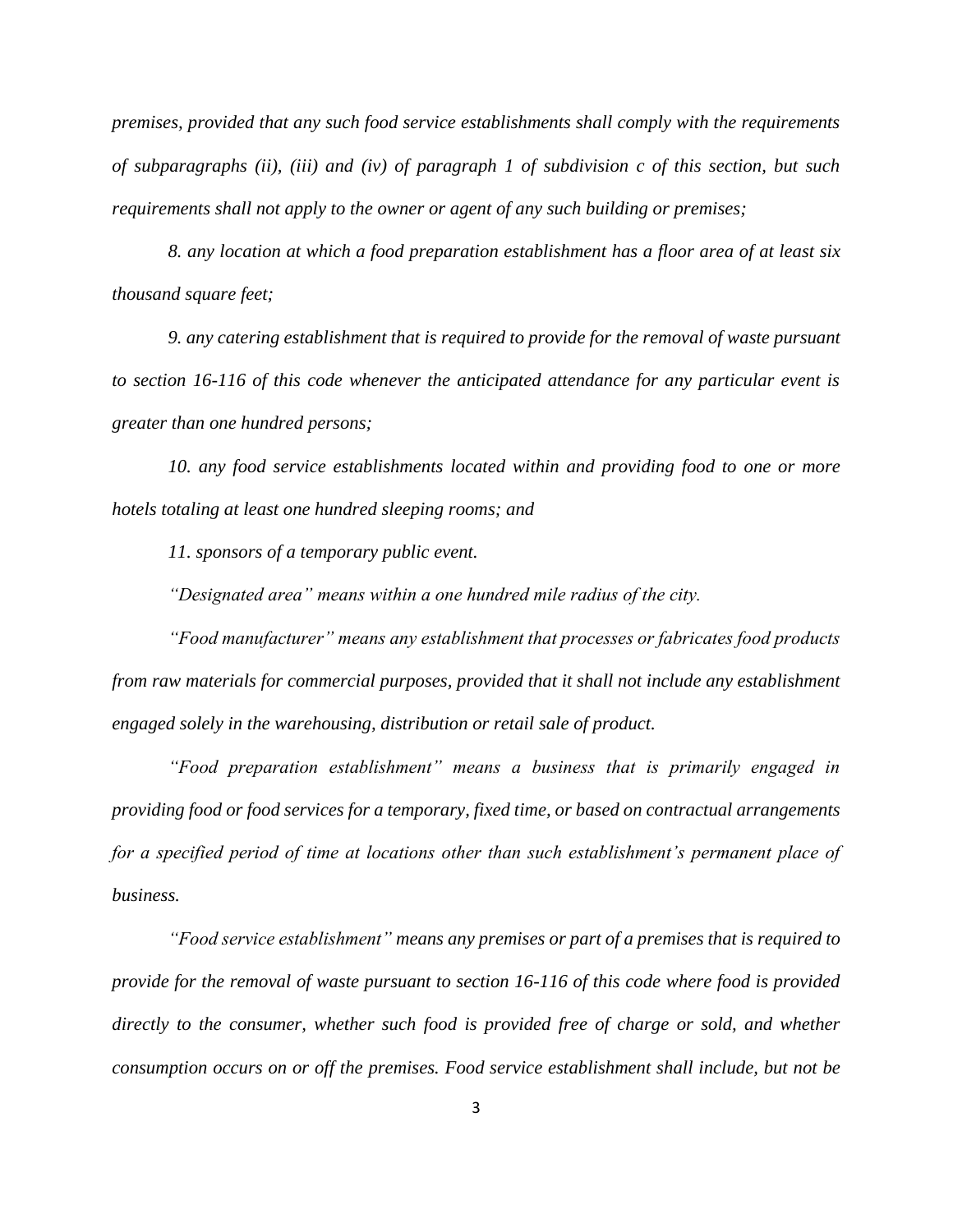*limited to, full-service restaurants, fast food restaurants, cafes, delicatessens, coffee shops, and business, institutional or government agency cafeterias, but shall not include retail food stores, convenience stores, pharmacies, and mobile food vending units, as such term is defined in section 89.03 of the health code. Food service establishment shall also not include any premises or place of business where the sole or primary source of food is a refreshment counter where the available food is limited to items such as beverages, prepackaged items, and snacks.*

*"Food wholesaler" means any establishment primarily engaged in the wholesale distribution of groceries and related products including, but not limited to, packaged frozen food, dairy products, poultry products, confectioneries, fish and seafood, meat products, and fresh fruits and vegetables but shall not apply to establishments that handle only pre-packaged, non-perishable foods.* 

*"Hotel" shall have the same meaning as set forth in section 27-2004 of the housing maintenance code.* 

*"In vessel composting" means a process in which organic waste is enclosed in a drum, silo, bin, tunnel, reactor, or other container for the purpose of producing compost, maintained under controlled conditions of temperature and moisture and where air-borne emissions are controlled.*

*"Organic waste" shall have the same meaning as set forth in section 16-303 of this title, except that for purposes of this section, organic waste shall not include food that is donated to a third party, food that is sold to farmers for feedstock, and meat by-products that are sold to a rendering company.* 

*"Private carter" means a business licensed by the business integrity commission pursuant to title 16-A of this code.*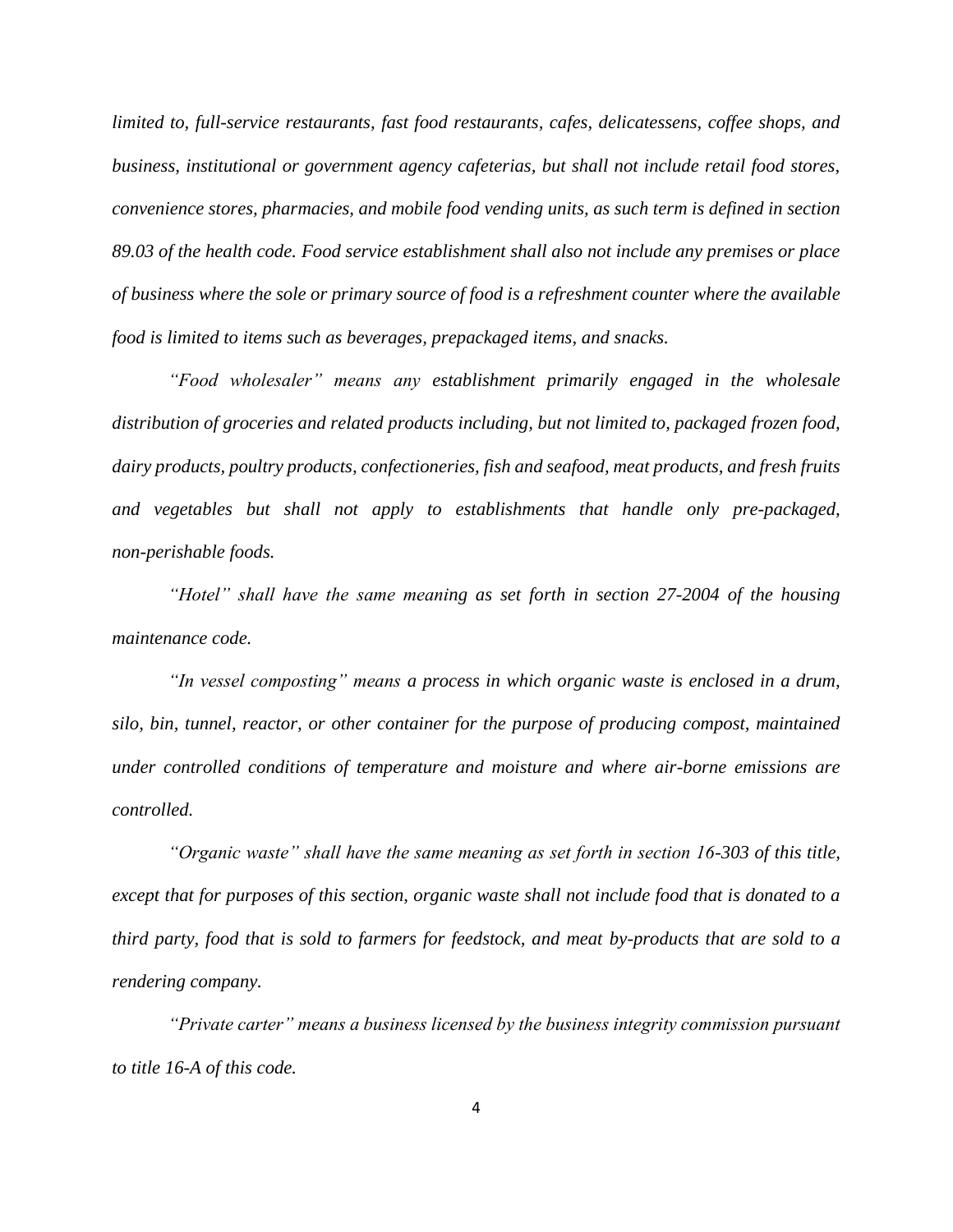*"Retail food store" means any establishment or section of an establishment where food and food products offered to the consumer are intended for off-premises consumption, but shall exclude convenience stores, pharmacies, greenmarkets or farmers' markets and food service establishments.*

*"Sponsor of a temporary public event" means the applicant for a street activity permit pursuant to chapter 1 of title 50 of the rules of the city of New York, or any successor provision, for any activity on a public street, street curb lane, sidewalk or pedestrian island or plaza with an anticipated attendance of greater than five hundred persons per day where the activity will interfere with or obstruct the regular use of the location by pedestrian or vehicular traffic. Such term shall not include activities conducted pursuant to a valid film permit, demonstrations, parades or block parties.*

*"Stadium" means an establishment or facility that hosts live sporting or entertainment events.* 

*b. The commissioner shall, on a regular basis and no less than annually, evaluate the capacity of all facilities within the designated area and the cost of processing organic waste by composting, aerobic or anaerobic digestion, or any other method of processing organic waste that the department approves by rule. If the commissioner determines that there is sufficient capacity and that the cost of processing organic waste consistent with this section is competitive with the cost of disposing of organic waste by landfill or incineration, he or she shall designate by rule all covered establishments or a subset of covered establishments, based on any criteria, among such covered establishments, that generate a quantity of organic waste that would not exceed the evaluated capacity. All such designated covered establishments shall comply with the requirements of subdivision c of this section beginning no later than six months following such*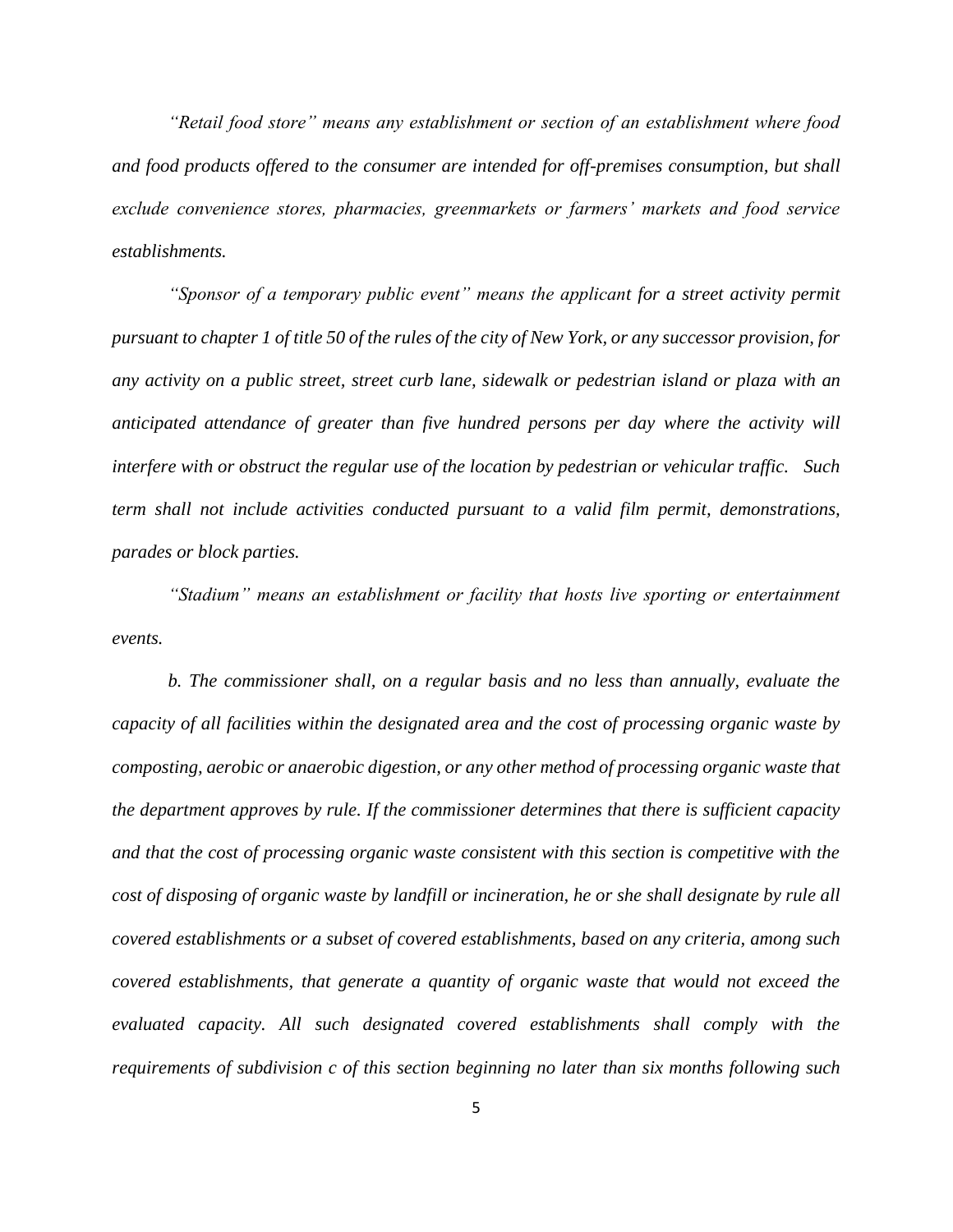*designation. In addition, the commissioner shall include in his or her evaluation the capacity of any facilities outside of the designated area that have arrangements or contracts with transfer stations or private carters to accept and process organic waste generated by and collected from covered establishments.*

*c. 1. Each designated covered establishment shall:* 

*i. either (A) ensure collection by a private carter of all organic waste generated by such establishment for purposes of composting, aerobic or anaerobic digestion, or any other method of processing organic waste that the department approves by rule, (B) transport its own organic waste to a facility that provides for composting, aerobic or anaerobic digestion, or any other method of processing organic waste that the department approves by rule, provided that the covered establishment first obtains a registration issued by the business integrity commission pursuant to subdivision b of section 16-505 of this code, or (C) provide for on-site in vessel composting, aerobic or anaerobic digestion, or any other method of processing organic waste that the department approves by rule for some or all of the organic waste it generates on its premises, provided that it arranges for the collection or transport of the remainder of such organic waste, if any, in accordance with clause (A) or (B) of this subparagraph;* 

*ii. post a sign, which shall be in addition to any other sign required to be posted pursuant to this code, that states clearly and legibly the trade or business name, address, and telephone number of, and the day and time of pickup by, the private carter that collects the covered establishment's organic waste, that such covered establishment transports its own organic waste, or that such covered establishment provides for on-site processing for all of the organic waste it generates on its premises, provided that:*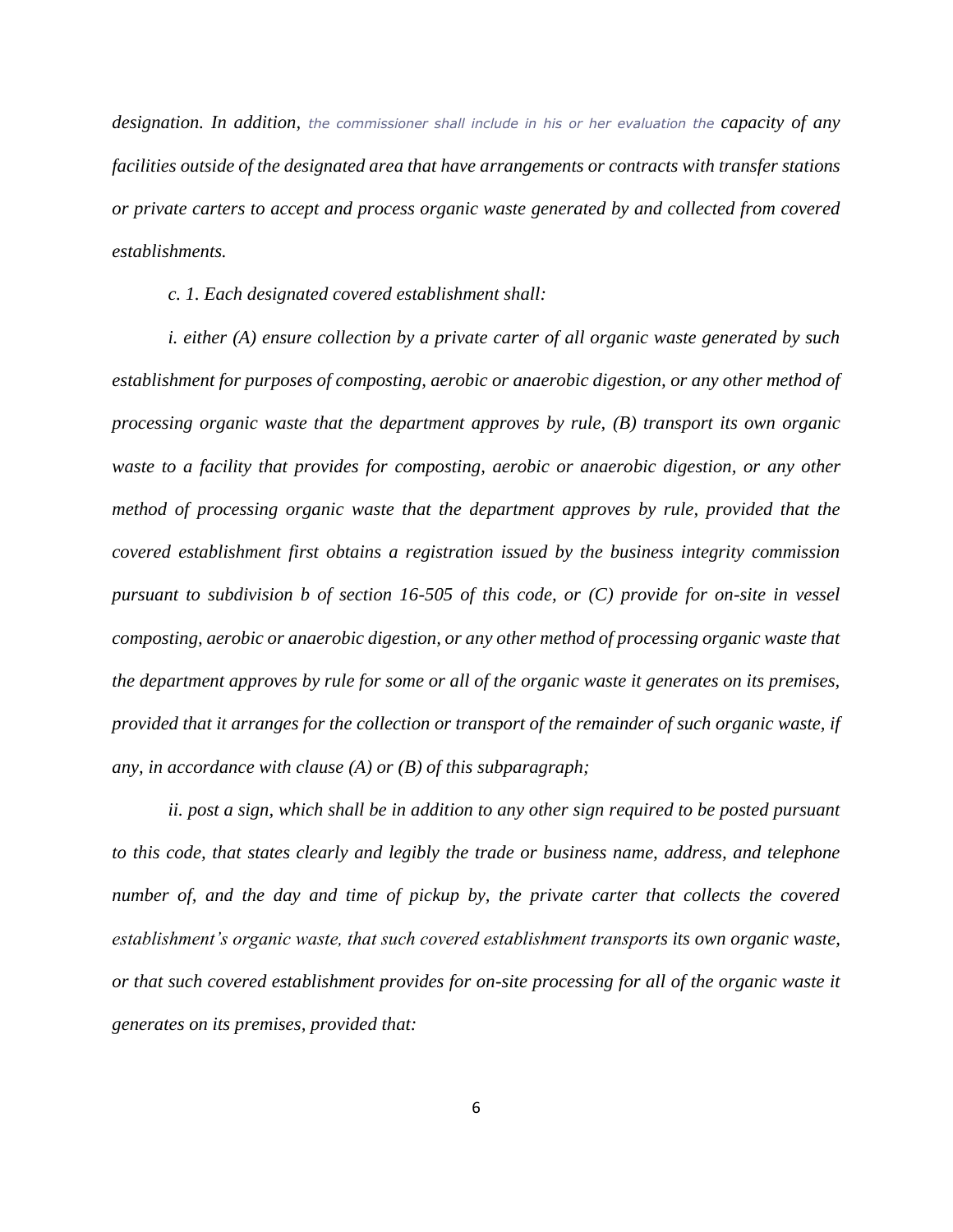*(A) such sign shall be prominently displayed by affixing it to a window near the principal entrance to the covered establishment so as to be easily visible from outside the building or, if this is not possible, prominently displayed inside the covered establishment near the principal entrance;*

*(B) catering establishments shall not be required to display on such sign the day and time of the pickup by the private carter that collects the establishment's organic waste; and*

*(C) this paragraph shall not apply to sponsors of temporary public events;* 

*iii. provide separate bins for the disposal of organic waste in any area where such organic waste is generated and disposed of; and* 

*iv. post instructions on the proper separation of organic waste where such instructions will be visible to persons who are disposing of organic waste, provided that this subparagraph shall not apply to sponsors of temporary public events.*

*2. Any covered establishment that arranges for the collection by a private carter of its organic waste pursuant to this subdivision shall not commingle such organic waste with other designated and non-designated recyclable material or solid waste, and shall place such organic waste out for collection by a private carter in a container or containers that (i) has a lid and a latch that keeps the lid closed and is resistant to tampering by rodents or other wildlife, (ii) has the capacity that meets the disposal needs of the covered establishment and its private carter, (iii) is compatible with the private carter's hauling collection practices, and (iv) is closed and latched at the time it is placed out for collection.* 

*3. Any private carter that collects source separated organic waste from a covered establishment shall either:* 

7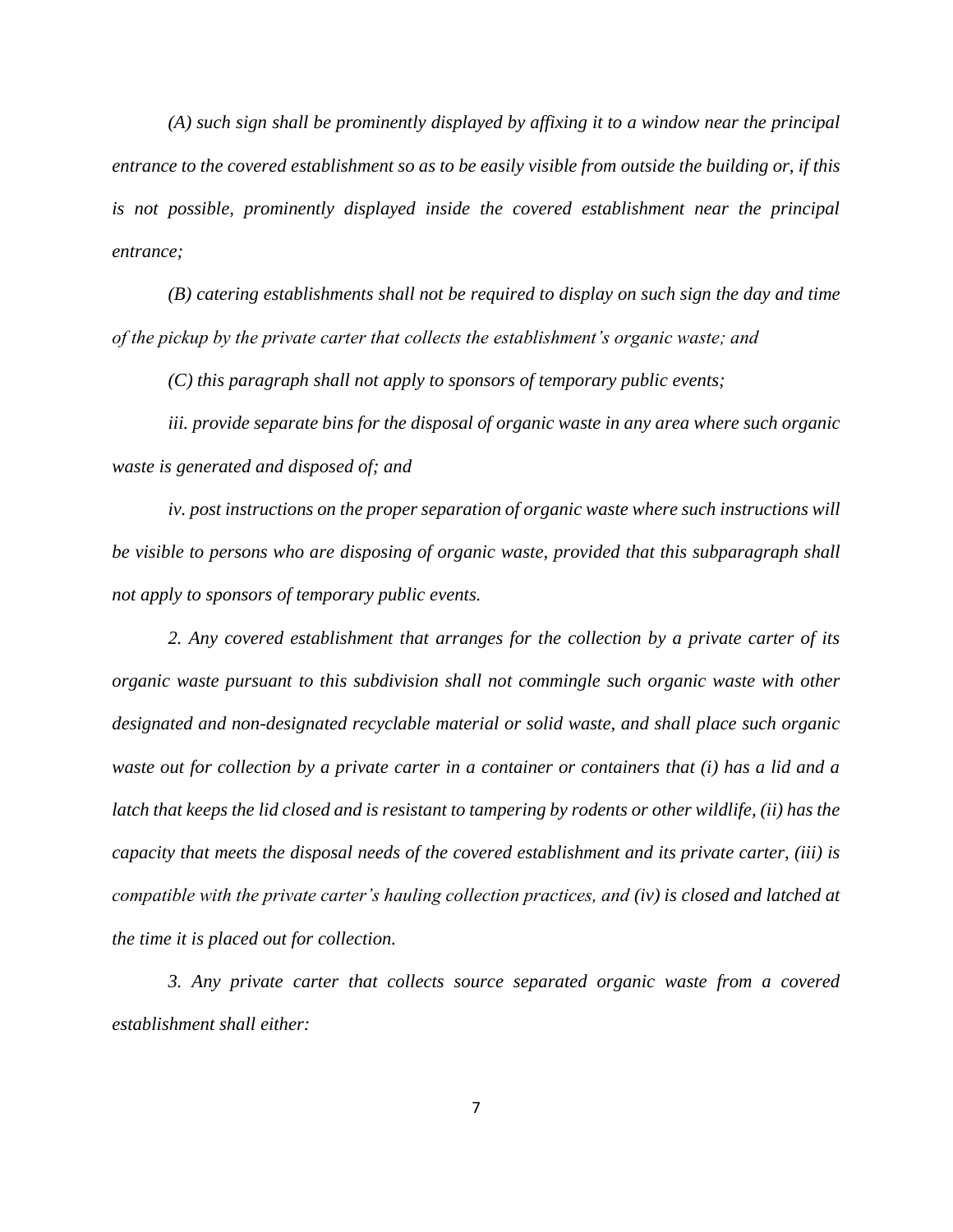*i. deliver collected organic waste to a transfer station that has represented that it will deliver such organic waste to a facility for purposes of composting, aerobic or anaerobic digestion, or any other method of processing organic waste that the department approves by rule; or* 

*ii. deliver such organic waste directly to a facility for purposes of composting, aerobic or anaerobic digestion, or any other method of processing organic waste that the department approves by rule.*

*d. Any transfer station that receives source separated organic waste pursuant to this section shall deliver or have delivered such organic waste directly to a facility that accepts organic waste for purposes of composting, aerobic or anaerobic digestion, or any other method of processing organic waste that the department approves by rule. This subdivision shall not apply to waste that cannot be processed at an organic waste processing facility.*

*e. The provisions of this section relating to private carters shall be enforced by the business integrity commission. The provisions of this section relating to covered establishments shall be enforced by the department, the department of health and mental hygiene, and the department of consumer affairs.* 

*f. The department, the business integrity commission, the department of health and mental hygiene, and the department of consumer affairs may promulgate any rules necessary to implement this section, including, but not limited to, rules establishing reporting requirements sufficient to demonstrate compliance with this chapter.* 

*g. Any person who owns or operates two or fewer food service establishments may request, and the commissioner shall grant, a waiver of the requirements of this section if: (1) no single food service establishment has a floor area of at least seven thousand square feet; (2) the food service*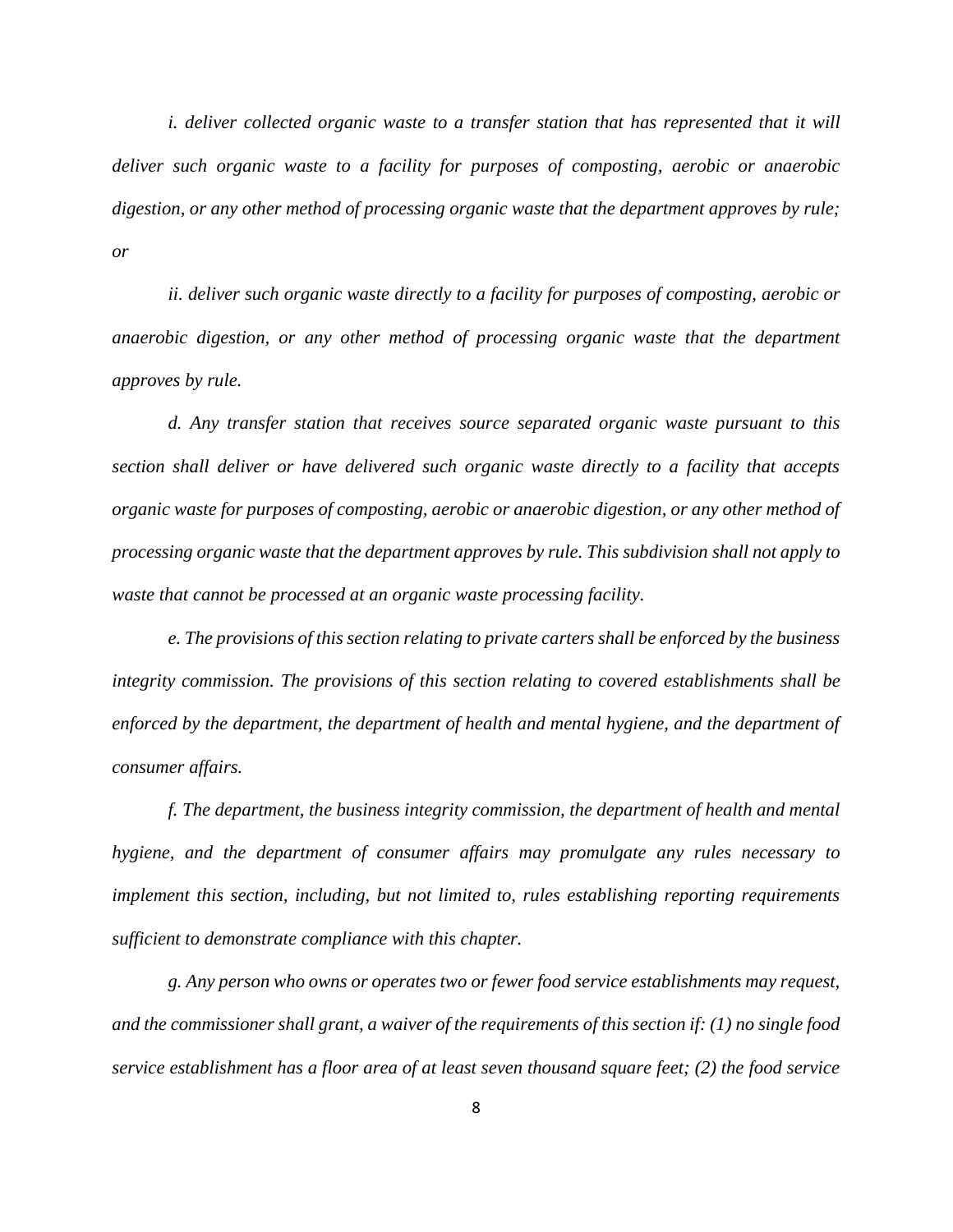*establishment or establishments are individually franchised outlets of a parent business covered by paragraph five of the definition of "covered establishment" set forth in subdivision a of this section; and (3) the owner or operator establishes that such food service establishment or establishments do not receive private carting services through a general carting agreement between a parent business and a private carter. Such waiver shall be valid for twelve months and shall be renewable upon application to the commissioner via the department's website.* 

§ 2. The opening paragraph of subdivision a of section 16-324 of the administrative code of the city of New York, as amended by local law number 77 for the year 2013, is amended to read as follows:

a. Subject to the provisions of subdivision b of this section, any person who violates this chapter, except *section 16-306.1 of this chapter,* subdivision g of section 16-308 of this chapter or *section* 16-310.1 of this chapter, or any rule promulgated pursuant thereto, shall be liable for a civil penalty recoverable in a civil action brought in the name of the commissioner or in a proceeding returnable before the environmental control board, as follows:

§ 3. Section 16-324 of the administrative code of the city of New York is amended by adding a new subdivision e to read as follows:

*e. (1) Any covered establishment that violates section 16-306.1 of this chapter or rules of the department, the department of health and mental hygiene, or the department of consumer affairs promulgated pursuant thereto shall be liable for a civil penalty recoverable in a civil action brought in the name of the commissioner or the commissioner of health and mental hygiene, or the commissioner of consumer affairs, or in a proceeding returnable before the environmental control board, the health tribunal at the office of administrative trials and hearings, or the administrative tribunal of the department of consumer affairs, in the amount of two hundred fifty dollars for the*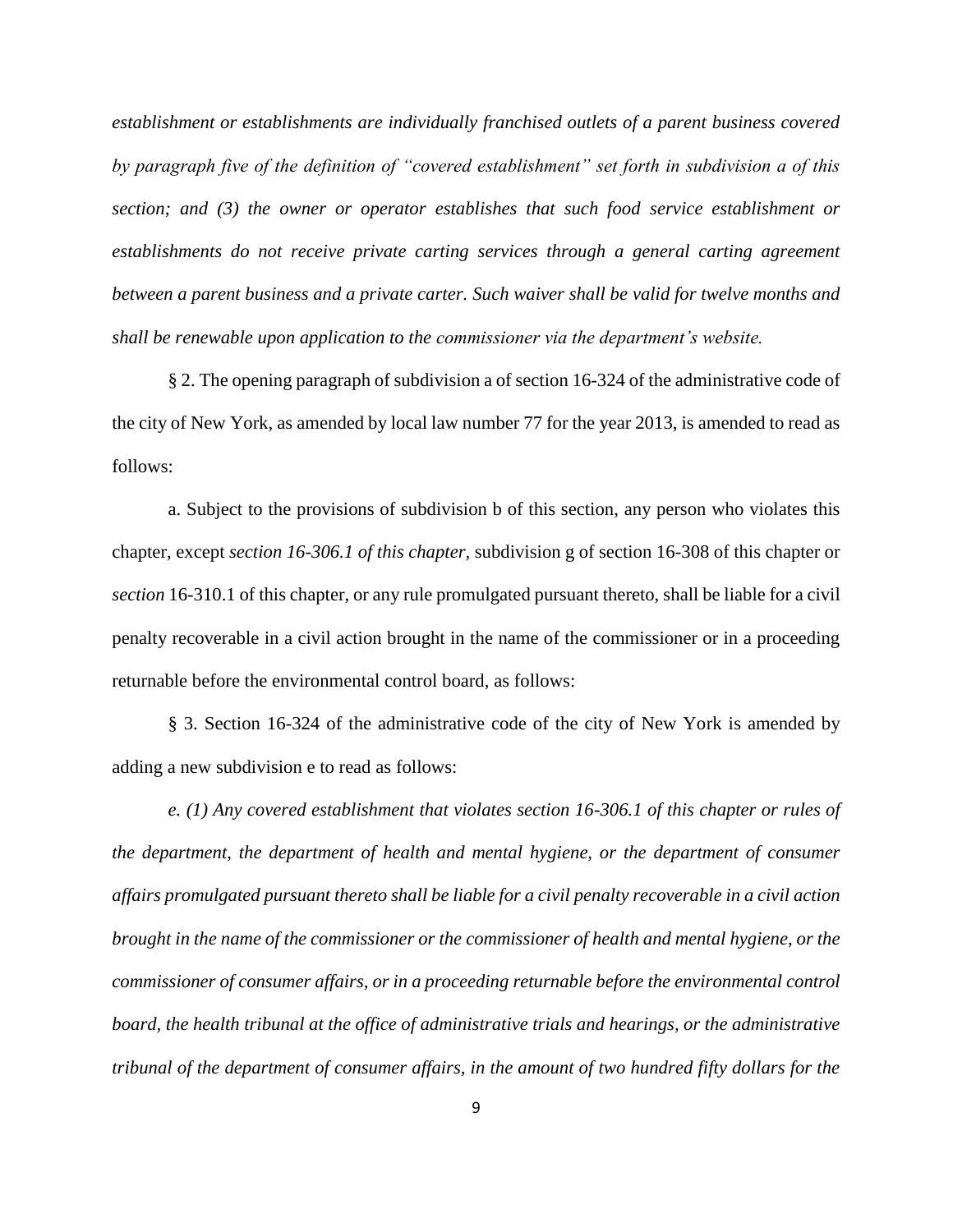*first violation, five hundred dollars for the second violation committed on a different day within a period of twelve months, and one thousand dollars for the third and each subsequent violation committed on different days within a period of twelve months, except that the department, the department of health and mental hygiene, and the department of consumer affairs shall not issue a notice of violation, but shall issue a warning, for any violation by a designated covered establishment that occurs during the first twelve months after the commissioner designates such covered establishment pursuant to subdivision b of section 16-306.1.* 

*(2) Any transfer station that violates section 16-306.1 of this chapter or rules of the department promulgated pursuant thereto shall be liable for a civil penalty recoverable in a civil action brought in the name of the commissioner or in a proceeding returnable before the environmental control board in the amount of two hundred fifty dollars for the first violation, five hundred dollars for the second violation committed on a different day within a period of twelve months, and one thousand dollars for the third and each subsequent violation committed on different days within a period of twelve months, except that the department shall not issue a notice of violation, but shall issue a warning, for any violation by a designated covered establishment that occurs during the first twelve months after the commissioner designates such covered establishment pursuant to subdivision b of section 16-306.1.* 

*(3) Any private carter that violates section 16-306.1 of this chapter or rules of the business integrity commission promulgated pursuant thereto shall be liable for a civil penalty recoverable in a civil action brought in the name of the chair of the business integrity commission, or in a proceeding brought by the chair of the business integrity commission held in accordance with title 16-A of this code, except that the chair of the business integrity commission shall not issue a notice of violation, but shall issue a warning, for any violation by a designated covered establishment*